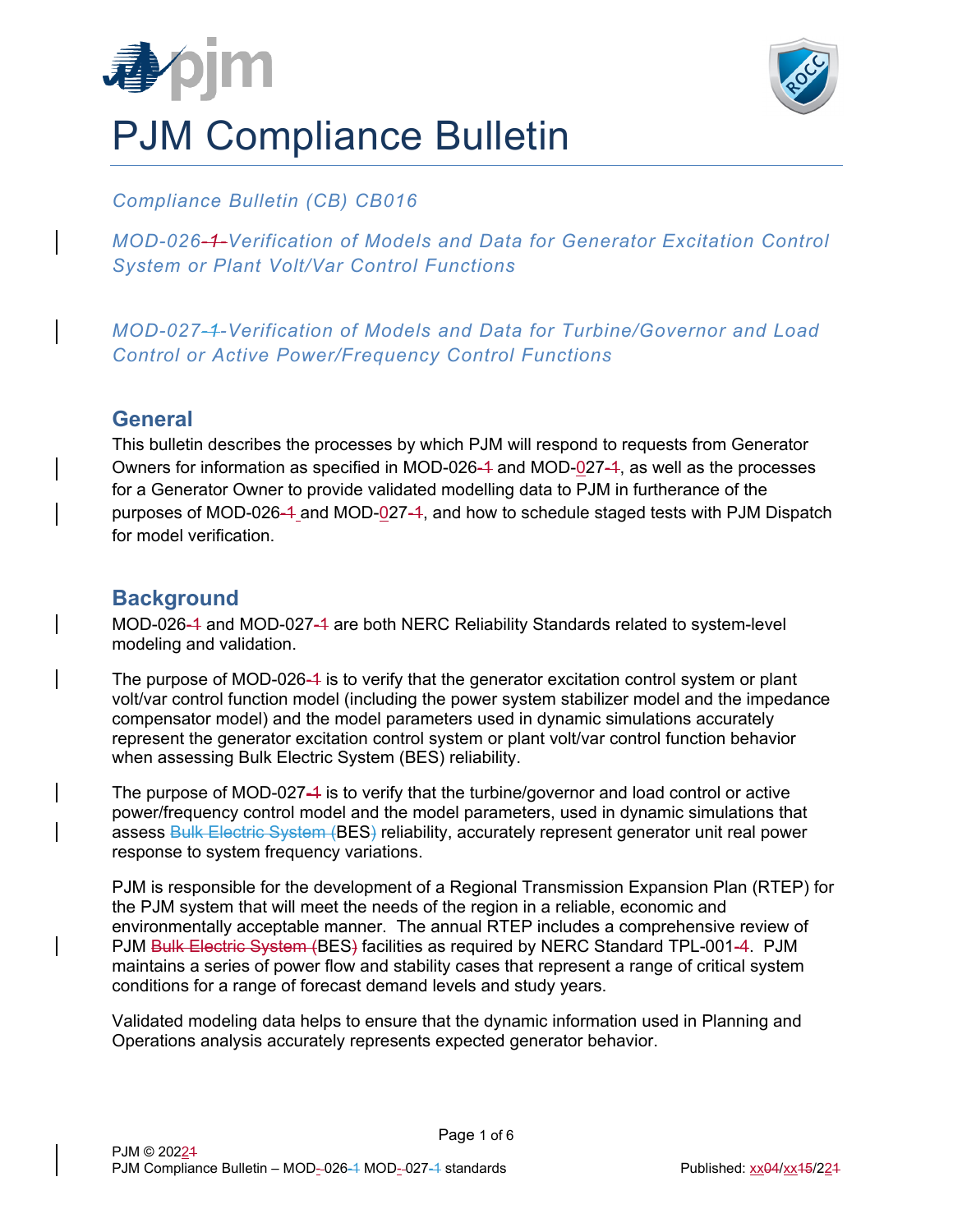



### *Standard MOD-026-1 — Verification of Models and Data for Generator Excitation Control System or Plant Volt/Var Control Functions*

*"R1 Each Transmission Planner shall provide the following requested information to the Generator Owner within 90 calendar days of receiving a written request* :

- *Instructions on how to obtain the list of excitation control system or plant volt/var control function models that are acceptable to the Transmission Planner for use in dynamic simulation,*
- *Instructions on how to obtain the dynamic excitation control system or plant volt/var control function model library block diagrams and/or data sheets for models that are acceptable to the Transmission Planner, or*
- *Model data for any of the Generator Owner's existing applicable unit specific excitation control system or plant volt/var control function contained in the Transmission Planner's dynamic database from the current (in-use) models, including generator MVA base."*

*"R6. Each Transmission Planner shall provide a written response to the Generator Owner within 90 calendar days of receiving the verified excitation control system or plant volt/var control function model information in accordance with Requirement R2 that the model is usable (meets the criteria specified in Parts 6.1 through 6.3) or is not usable.* 

*6.1. The excitation control system or plant volt/var control function model initializes to compute modeling data without error,* 

*6.2. A no-disturbance simulation results in negligible transients, and* 

*6.3. For an otherwise stable simulation, a disturbance simulation results in the excitation control and plant volt/var control function model exhibiting positive damping.* 

*If the model is not usable, the Transmission Planner shall provide a technical description of why the model is not usable.* 

Instructions for obtaining MOD-026-1 data, providing validated modeling data, making updates if required and receiving confirmation that these changes are useable is available at PJM's Planning Community website:

https://pjm.force.com/planning/s/mod-026-and-mod-027-request

PJM will only consider correspondence sent to Planning Community as an official request and/or submittal.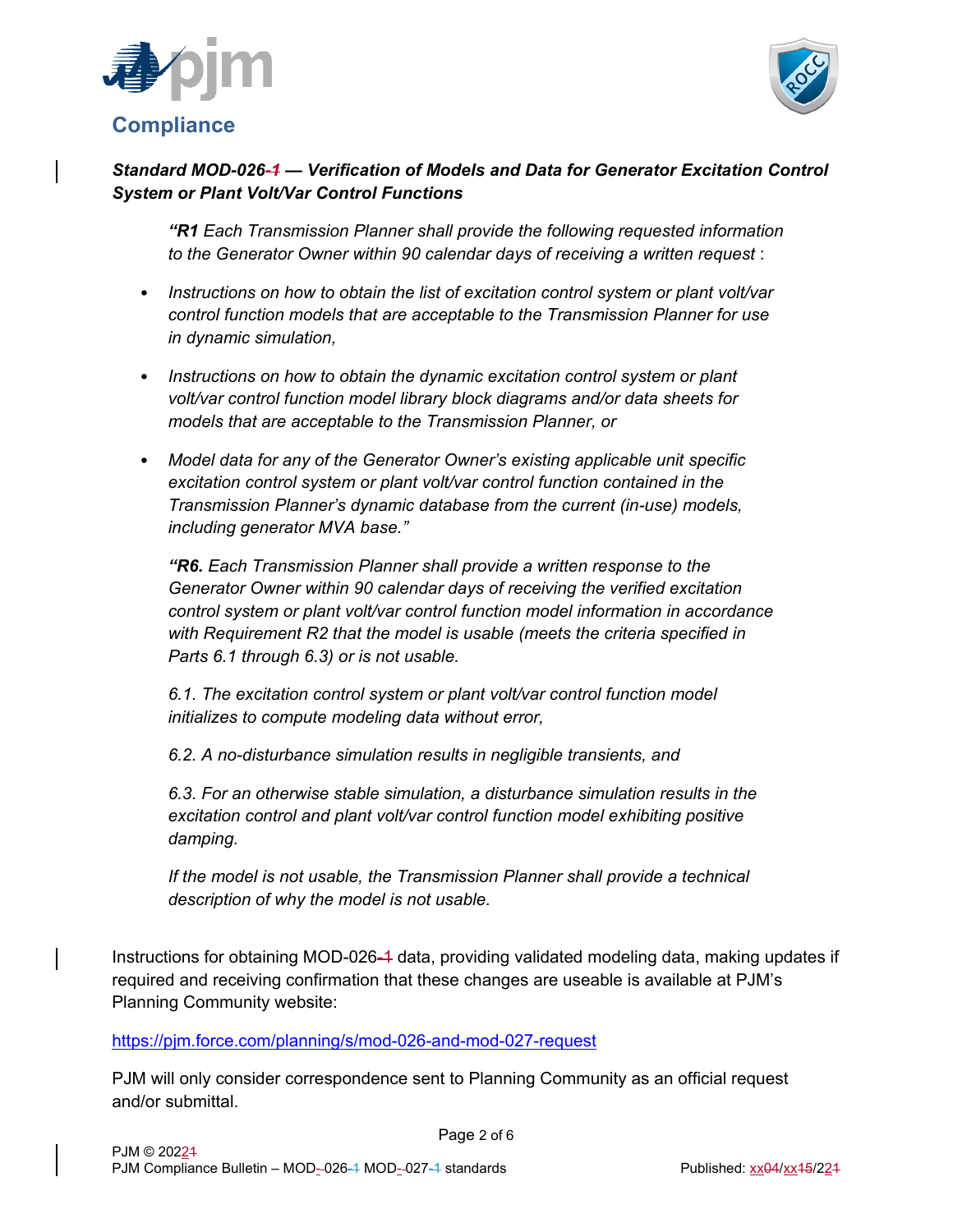



#### *MOD-027-1 — Verification of Models and Data for Turbine/Governor and Load Control or Active Power/Frequency Control Functions*

*"R1. Each Transmission Planner shall provide the following requested information to the Generator Owner within 90 calendar days of receiving a written request: [Violation Risk Factor: Lower] [Time Horizon: Operations Planning]* 

- *Instructions on how to obtain the list of turbine/governor and load control or active power/frequency control system models that are acceptable to the Transmission Planner for use in dynamic simulation,*
- *Instructions on how to obtain the dynamic turbine/governor and load control or active power/frequency control function model library block diagrams and/or data sheets for models that are acceptable to the Transmission Planner, or*
- *Model data for any of the Generator Owner's existing applicable unit specific turbine/governor and load control or active power/frequency control system contained in the Transmission Planner's dynamic database from the current (inuse) models."*

*"R5. Each Transmission Planner shall provide a written response to the Generator Owner within 90 calendar days of receiving the turbine/governor and*  load control or active power/frequency control system verified model information *in accordance with Requirement R2 that the model is usable (meets the criteria specified in Parts 5.1 through 5.3) or is not usable.* 

*5.1. The turbine/governor and load control or active power/frequency control function model initializes to compute modeling data without error,* 

*5.2. A no-disturbance simulation results in negligible transients, and* 

*5.3. For an otherwise stable simulation, a disturbance simulation results in the turbine/governor and load control or active power/frequency control model exhibiting positive damping.* 

*If the model is not usable, the Transmission Planner shall provide a technical description of why the model is not usable. [Violation Risk Factor: Medium] [Time Horizon: Operations Planning]"* 

Instructions for obtaining MOD-027-4 data, providing validated modeling data, making updates if required and receiving confirmation that these changes are useable is available at PJM's Planning Community website:

https://pjm.force.com/planning/s/mod-026-and-mod-027-request

PJM will only consider correspondence sent to Planning Community as an official request and/or submittal.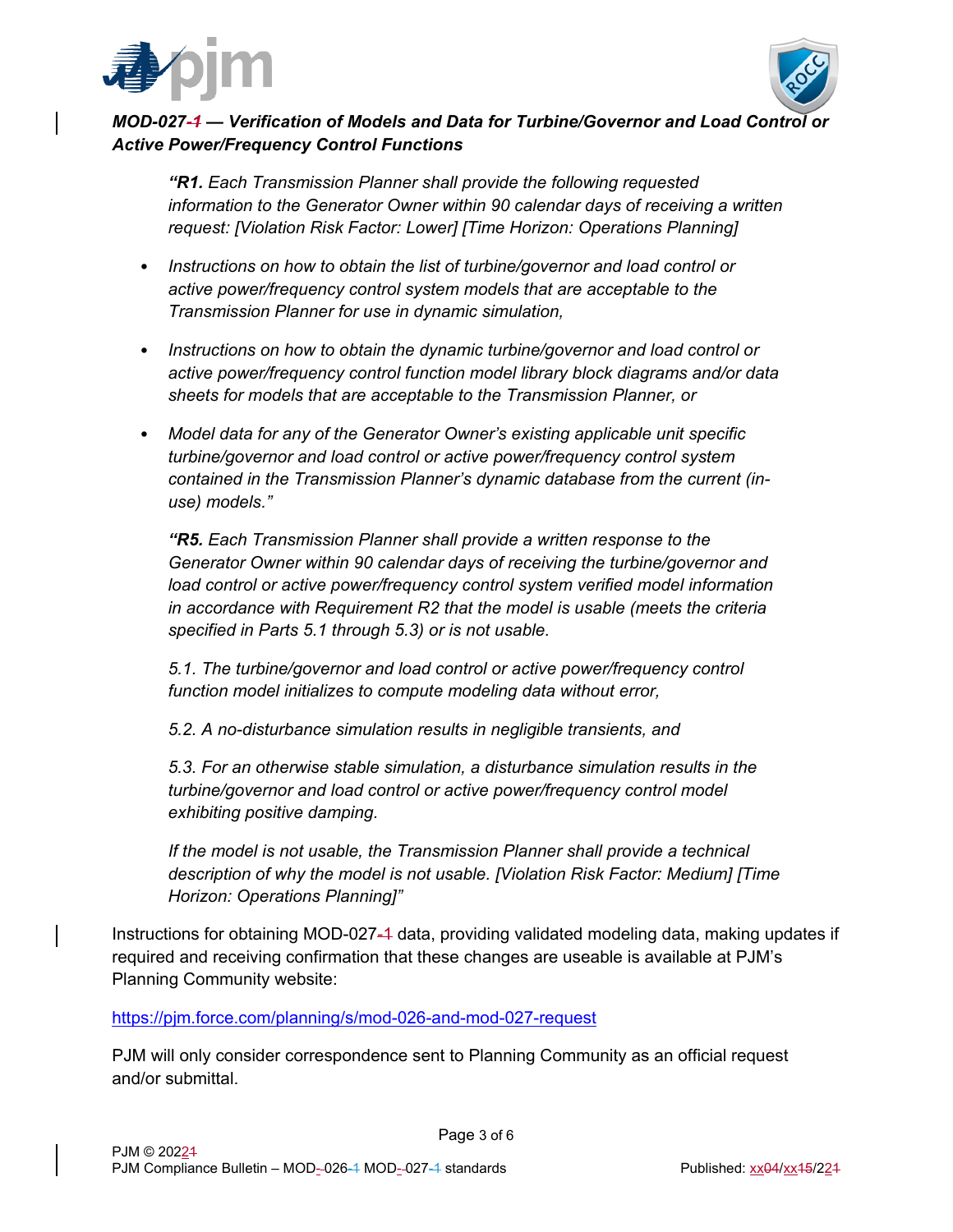



PJM does not have a specific procedure for how to perform a staged test under MOD-026 and MOD-027. However, PJM requires resources to schedule this testing that must be reported as an "Informational" eDART ticket three days in advance. A follow up call shall be placed to PJM RE desk at 610-666-4507 immediately prior to testing to ensure they are aware of testing and potential impacts. If the resource is not dispatchable, the resource should be represented as "fixed gen" in Markets Gateway during the test period.

# **Generation Owner Guidance**

PJM has developed the guidance for Generation Owner to prepare and submit the document for NERC MOD-026 and NERC MOD-027. Guidance is available at the below link.

https://www.pjm.com/planning/services-requests/planning-modeling-submissions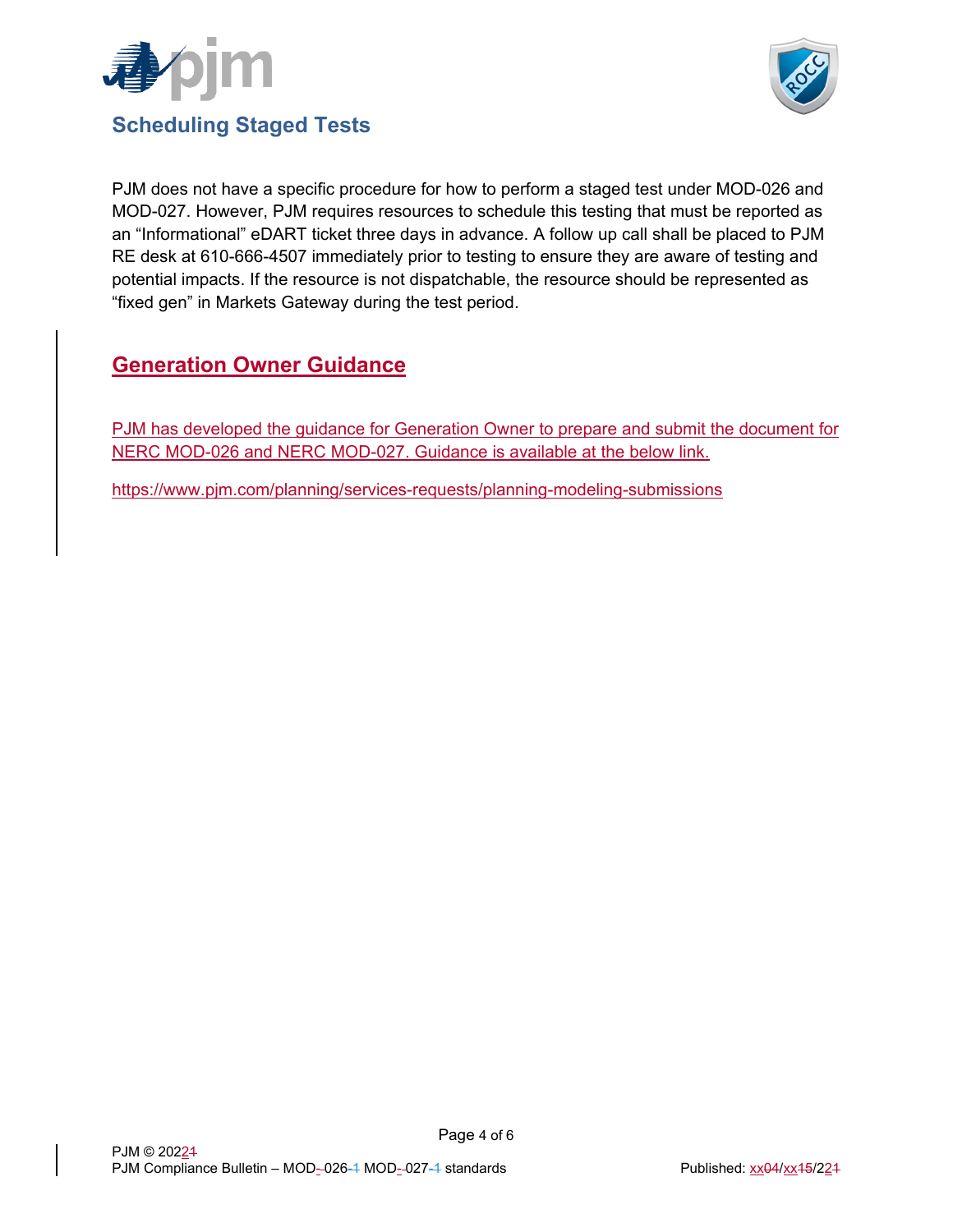



#### **Development History**

| Revision: 5              | Date: xx/xx/22                                                       |
|--------------------------|----------------------------------------------------------------------|
| SME:                     | DengJun Yan, Senior Engineer, System Planning Modeling and Support   |
| Author:                  | DengJun Yan, Senior Engineer, System Planning Modeling and Support   |
|                          | Gizella Mali, Sr. Analyst II, NERC Compliance                        |
| <b>Reviewers:</b>        | David Egan, Manager, System Planning Modeling and Support            |
|                          | Tom Foster, Manager, NERC Compliance                                 |
|                          | <b>RSCS Members</b>                                                  |
| Approver:                | Michael Del Viscio, Sr. Director, Compliance & Reliability Standards |
| <b>Reason for Review</b> | Cover to cover period review.                                        |
|                          | <b>Added 'Generation Owner Guidance' section</b>                     |
|                          | Minor errata changes.                                                |

| Revision: 4              | Date: 04/12/21                                                                                    |
|--------------------------|---------------------------------------------------------------------------------------------------|
| Author:                  | Kyle Clifford, Senior Engineer, System Planning Modeling and Support                              |
| Reviewers:               | David Egan, Manager, System Planning Modeling and Support<br>Tom Foster, Manager, NERC Compliance |
| Approver:                | Michael Del Viscio, Sr. Director, Compliance & Reliability Standards                              |
| <b>Reason for Review</b> | Added 'Scheduling Staged Tests' section                                                           |

| Revision: 3              | Date: 09/28/18                                                                                                                                                                                                          |
|--------------------------|-------------------------------------------------------------------------------------------------------------------------------------------------------------------------------------------------------------------------|
| Author:                  | Kyle Clifford, Senior Engineer, System Planning Modeling and Support<br>Stan Sliwa, Senior Engineer, Transmission Planning                                                                                              |
| Reviewers:               | Jason Connell, Manager, System Planning Modeling and Support<br>Mark Holman, Manager, NERC and Regional Coordination                                                                                                    |
| Approver:                | Robert Eckenrod, Chief Compliance Officer                                                                                                                                                                               |
| <b>Reason for Review</b> | Annual Review. Updated process to utilize the PJM Planning Community<br>website instead of the email address<br>NERC. Transmission. Planner@pim.com as the official location to handle<br>MOD-026-1/MOD-027-1 requests. |